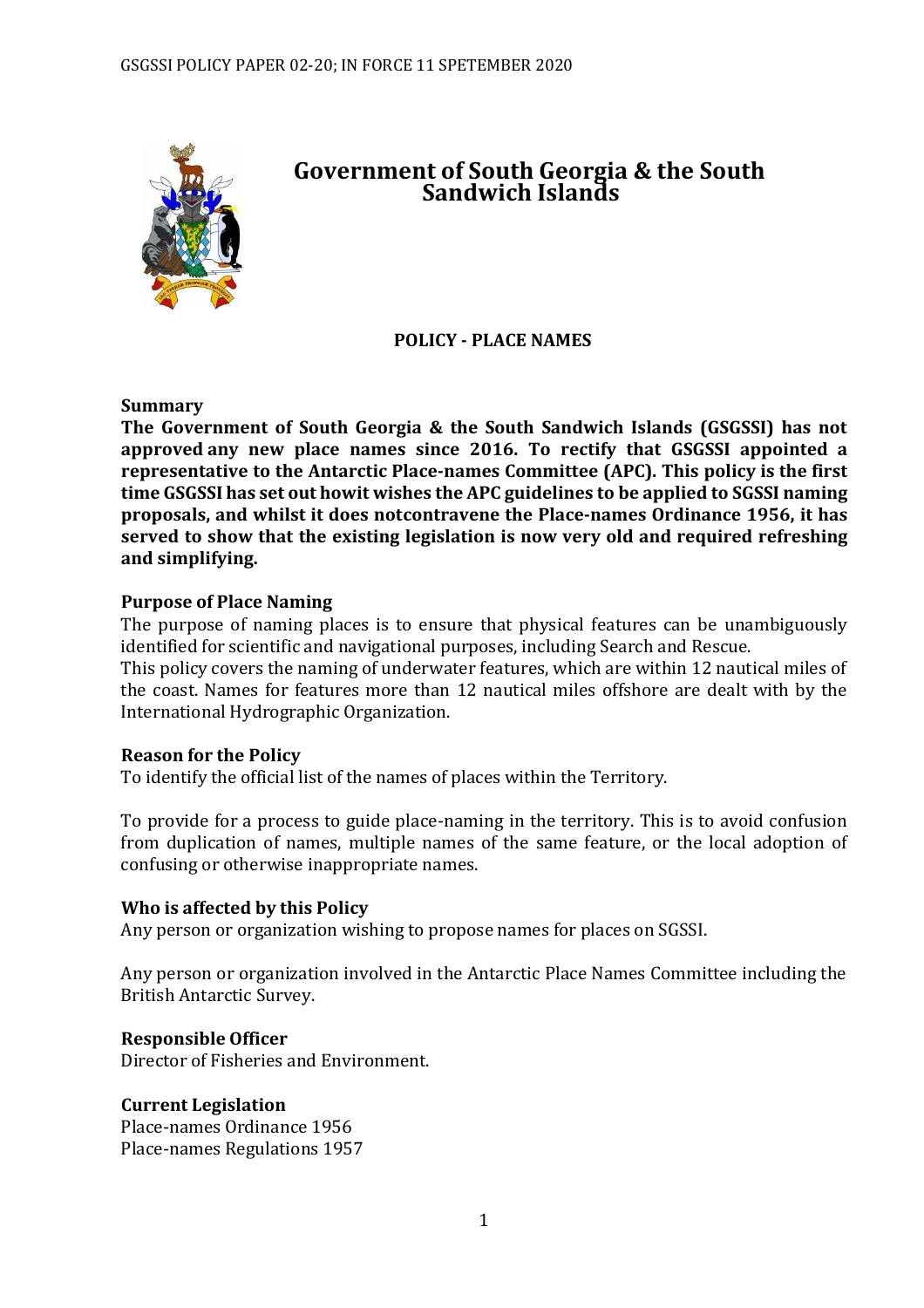#### **Current Position**

British Antarctic Survey (BAS) are contracted to provide Geographical Information Support to the Government of the British Antarctic Territory (BAT), including maintenance and development of the Antarctic Place Names Committee website, Gazetteer, and web-map, and administration for the Committee. Further details may be found on [https://apc.antarctica.ac.uk/.](https://apc.antarctica.ac.uk/)

The Committee advises the Commissioners of the BAT and the GSGSSI on matters relating to place-naming in their respective Territories. The names are subject to approval by the relevant Commissioners.

The GSGSSI is very grateful to BAT for convening the APC and permitting the GSGSSI to be a member.

#### **Naming Preferences**

The Government of South Georgia & the South Sandwich Islands requests that place-name proposals for the territory are considered with the following guidelines in mind:

- 1. The feature must have a scientific and navigational need to be named, rather than simply remaining unnamed.
- 2. Preference be given to descriptive rather than a personal name for a feature.
- 3. If personal names are considered appropriate that there is a preference for posthumous names.

Except for the above the APC guidelines and forms are to be followed by proposers as prescribed on the website.

#### **Current Procedure**

The Committee meets twice a year (virtually when needed), to consider proposals and make recommendations for place names in BAT and GSGSSI. It will exchange information and liaise with the Antarctic Place-names Committees of other states in the consideration and formulation of place-names. Although this is unlikely to be necessary for GSGSSI proposals.

The Committee maintains a gazetteer for all approved names within BAT and SGSSI.

Any person or organization may propose a new place name. Such proposals may be made to the APC by completing the Antarctic Place-name Proposal Form which should then be submitted to the Secretary of the APC.

A formal record of the agreement to a place name by a Commissioner is to be maintained by the relevant Administration.

All details are available on the APC website. This policy and links to the APC website will be available on the GSGSSI website [www.gov.gs.](http://www.gov.gs/)

## **Composition of the Antarctic Place Names Committee**

The Committee is composed of experts from the fields of Antarctic toponymy, science, geography, history, navigation, international relations and exploration. It includes representatives from the following organisations:

- Government of British Antarctic Territory
- Government of South Georgia & the South Sandwich Islands